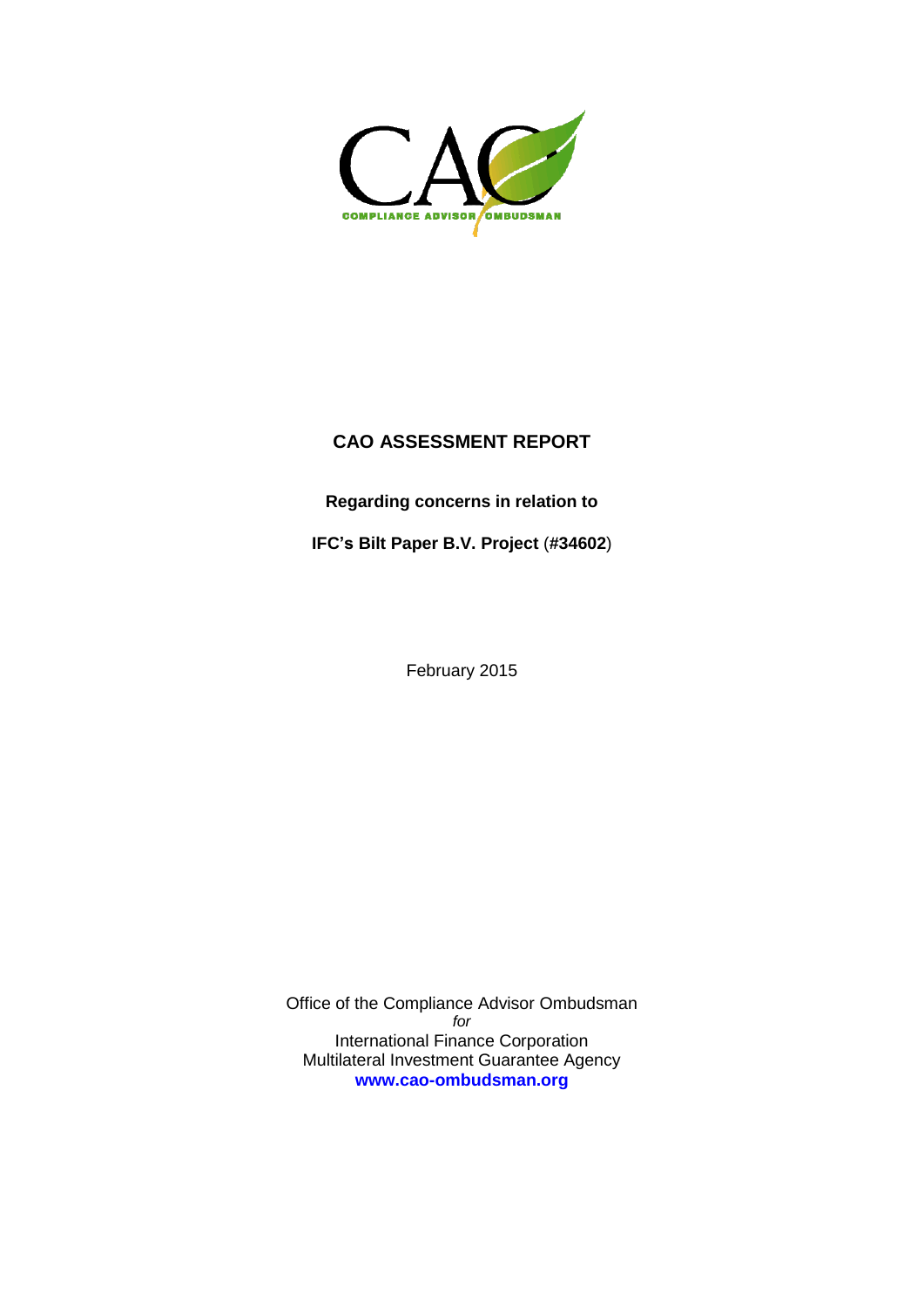#### **About the CAO**

The Office of the Compliance Advisor Ombudsman (CAO) is the independent accountability mechanism for the International Finance Corporation (IFC) and the Multilateral Investment Guarantee Agency (MIGA), the private sector arms of the World Bank Group. CAO reports directly to the President of the World Bank Group, and its mandate is to assist in addressing complaints from people affected by IFC/MIGA supported projects in a manner that is fair, objective and constructive and to enhance the social and environmental outcomes of those projects.

For more information, see www.cao-ombudsman.org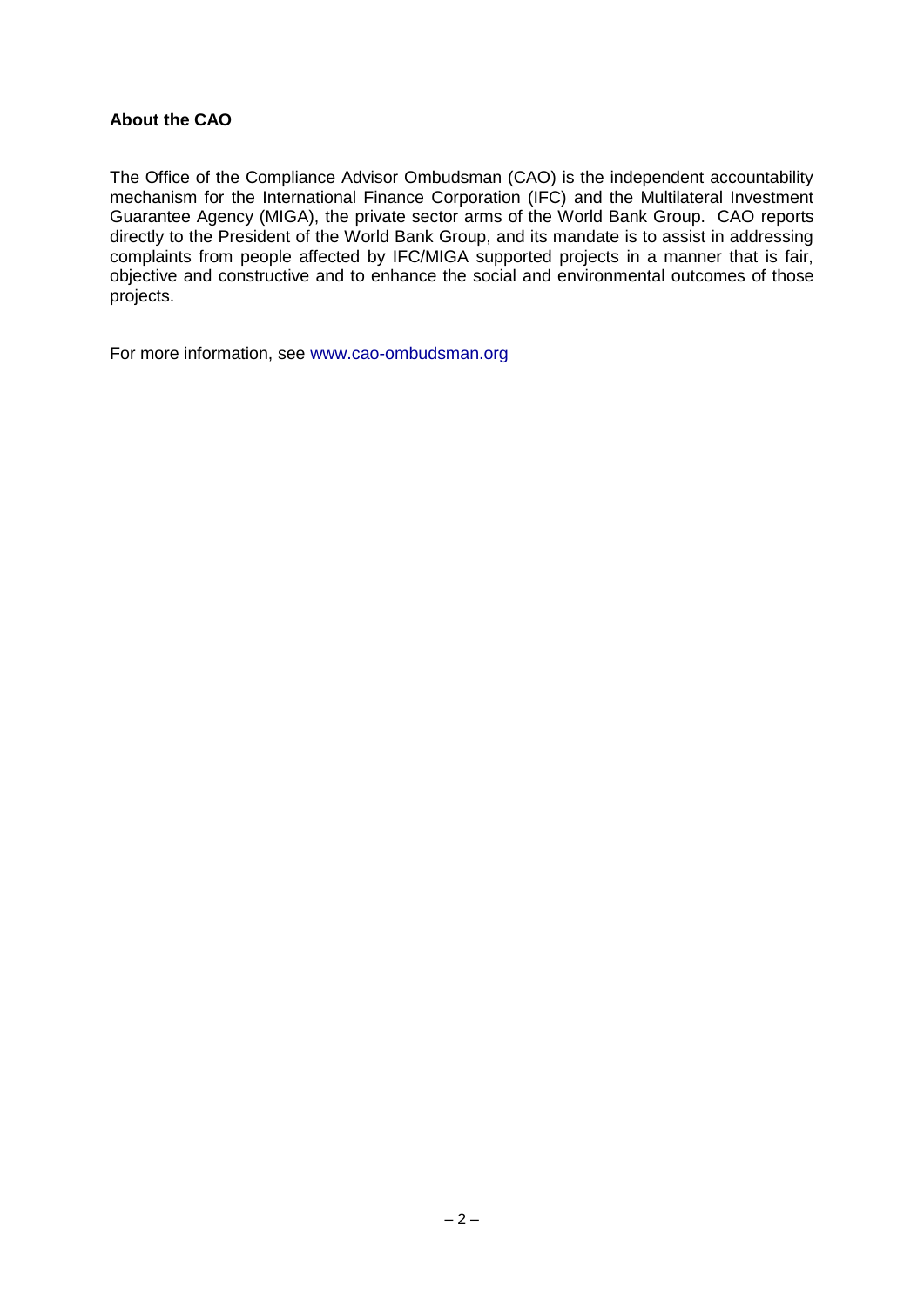# TABLE OF CONTENTS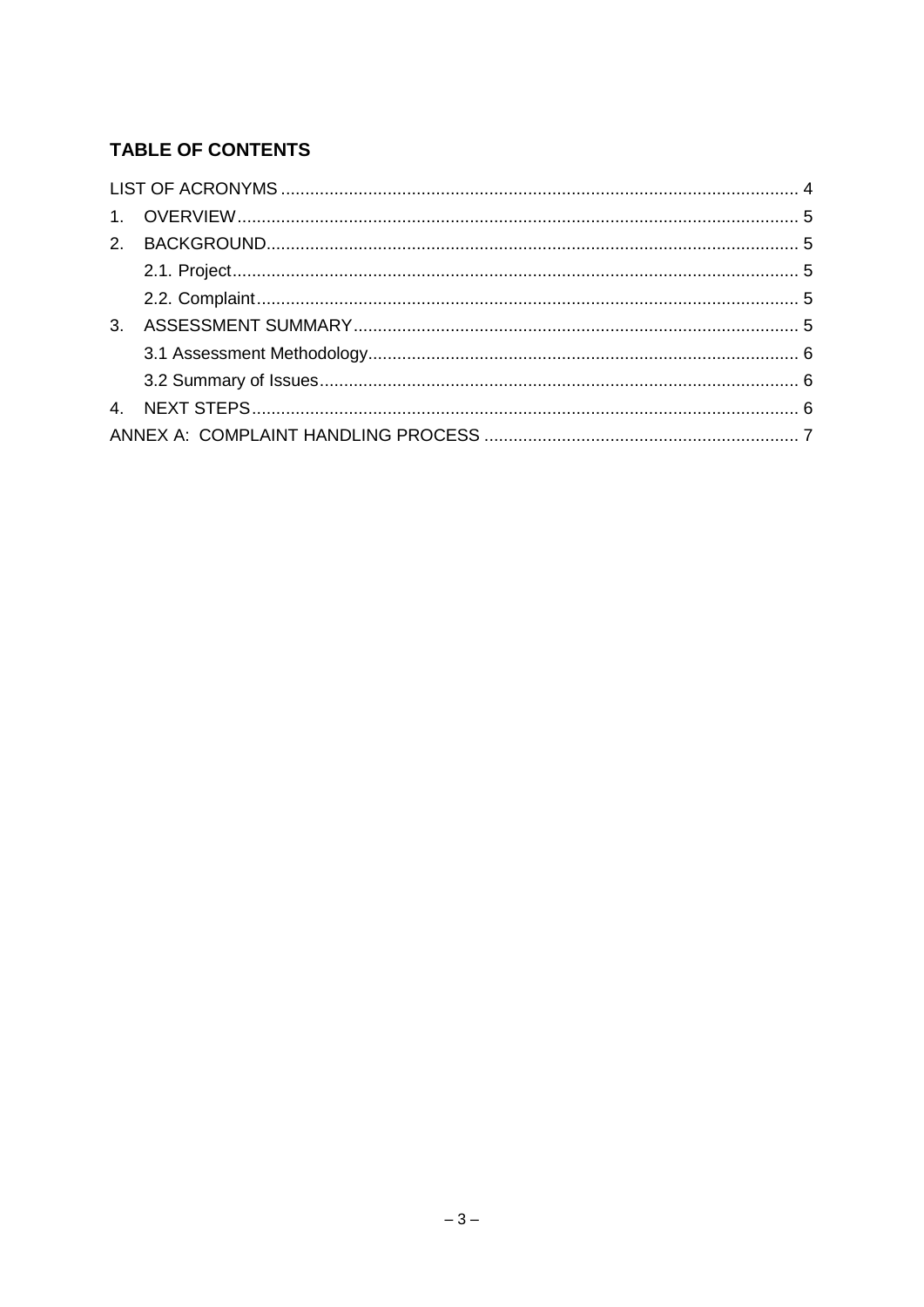# **LIST OF ACRONYMS**

- BILT Ballarpur Industries Limited
- CAO Office of the Compliance Advisor Ombudsman
- IFC International Finance Corporation
- MIGA Multilateral Investment Guarantee Agency
- SFI Sabah Forest Industries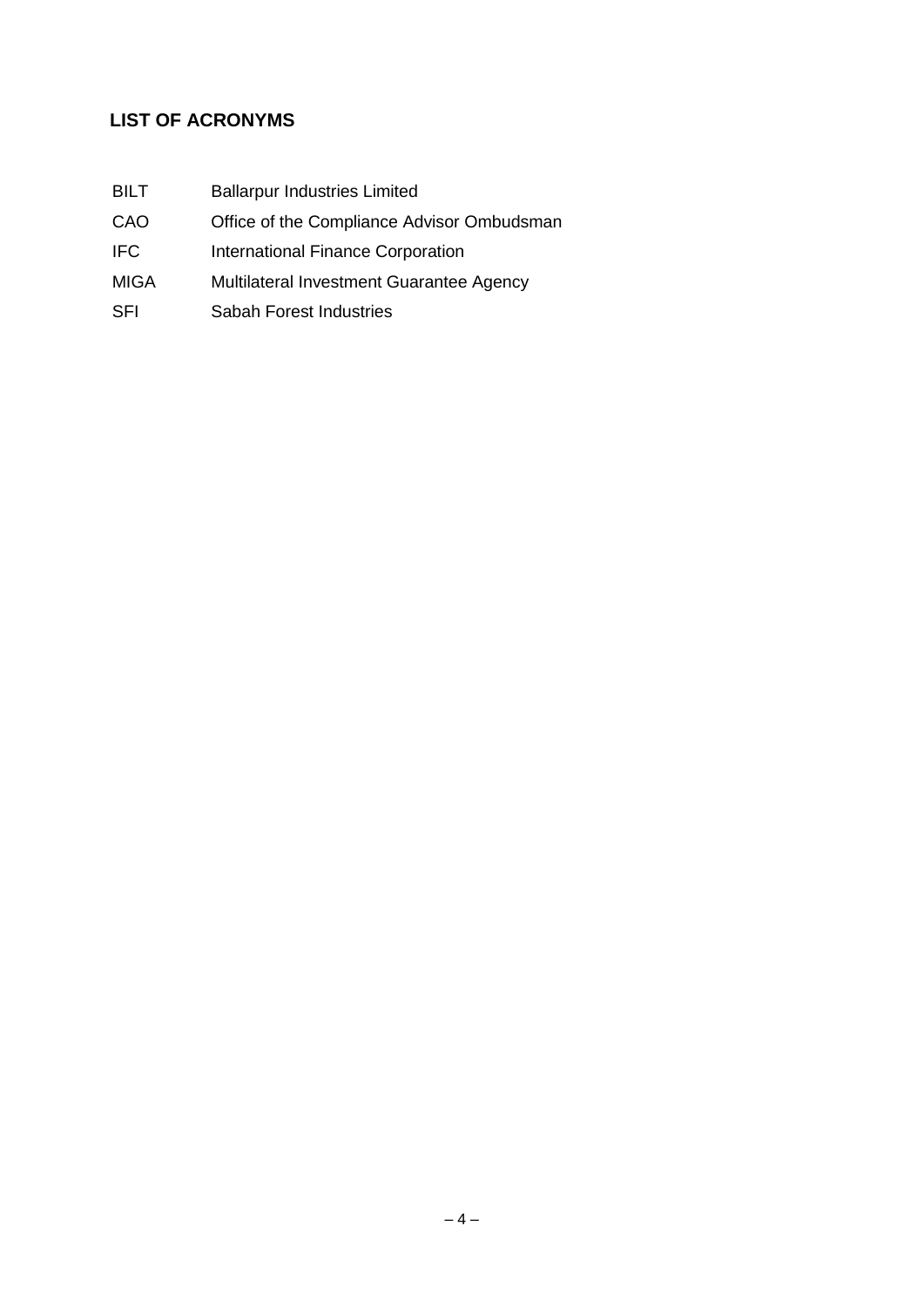# **1. OVERVIEW**

In September 2014, CAO received a complaint regarding IFC's investment in Bilt Paper B.V., specifically focused on Bilt Paper's pulp and paper manufacturing subsidiary, Sabah Forest Industries (SFI), whose operations are located in Malaysia. The complaint raises concerns regarding the impact of project operations on local rivers, community land, and biodiversity, among other issues. CAO determined that the complaint met its three eligibility criteria in October 2014, and began an assessment of the complaint. Subsequently, CAO was not able to reach the complainant to advance the assessment process. Since a CAO dispute resolution process requires voluntary agreement to participate by parties, and this cannot be ascertained, the case will now be referred to CAO's compliance function for appraisal of IFC, as per CAO's Operational Guidelines.

# **2. BACKGROUND**

### **2.1 The Project**

According to IFC, IFC invested \$100 million in equity in Bilt Paper B.V., a company incorporated in the Netherlands. Bilt Paper owns subsidiaries which are leading pulp and paper manufacturers in India and Malaysia. Bilt Paper is a subsidiary of Ballarpur Industries Limited (BILT), which is headquartered in India and is also an IFC investee company (project # 10066 in 2000) and (project # 20798 in 2003). IFC's investment also comprises a \$50 million direct loan and \$100 million in syndicated loans to Sabah Forest Industries (SFI), whose operations are located in the Sabah state of Malaysia.

### **2.2 The Complaint**

In September 2014, CAO received a complaint in relation to the operations of Bilt Paper's subsidiary Sabah Forest Industries. The complaint raises concerns that project operations are having an adverse effect on water quality of local rivers that the complainant and the complainant's community depend on and violate IFC standards. Specifically, the complainant contends that the company's harvesting operations have filled rivers in the catchment area of Sipitang in Sabah with dirt and mud. These are waters that the community uses for drinking, irrigation, and herding. The complaint also mentions concerns relating to improper takeover of community land, loss of biodiversity, and other environmental impacts. The complainant requested confidentiality.

### **3. ASSESSMENT SUMMARY**

The purpose of CAO's assessment is to clarify the issues and concerns raised by the complainant, to gather information on how other stakeholders see the situation, and to determine whether the complainant and Bilt Paper would prefer to pursue a dispute resolution process under CAO auspices, or the complaint be referred for compliance appraisal of IFC's environmental and social performance. CAO does not gather information during its assessment to make a judgment on the merits of the complaint.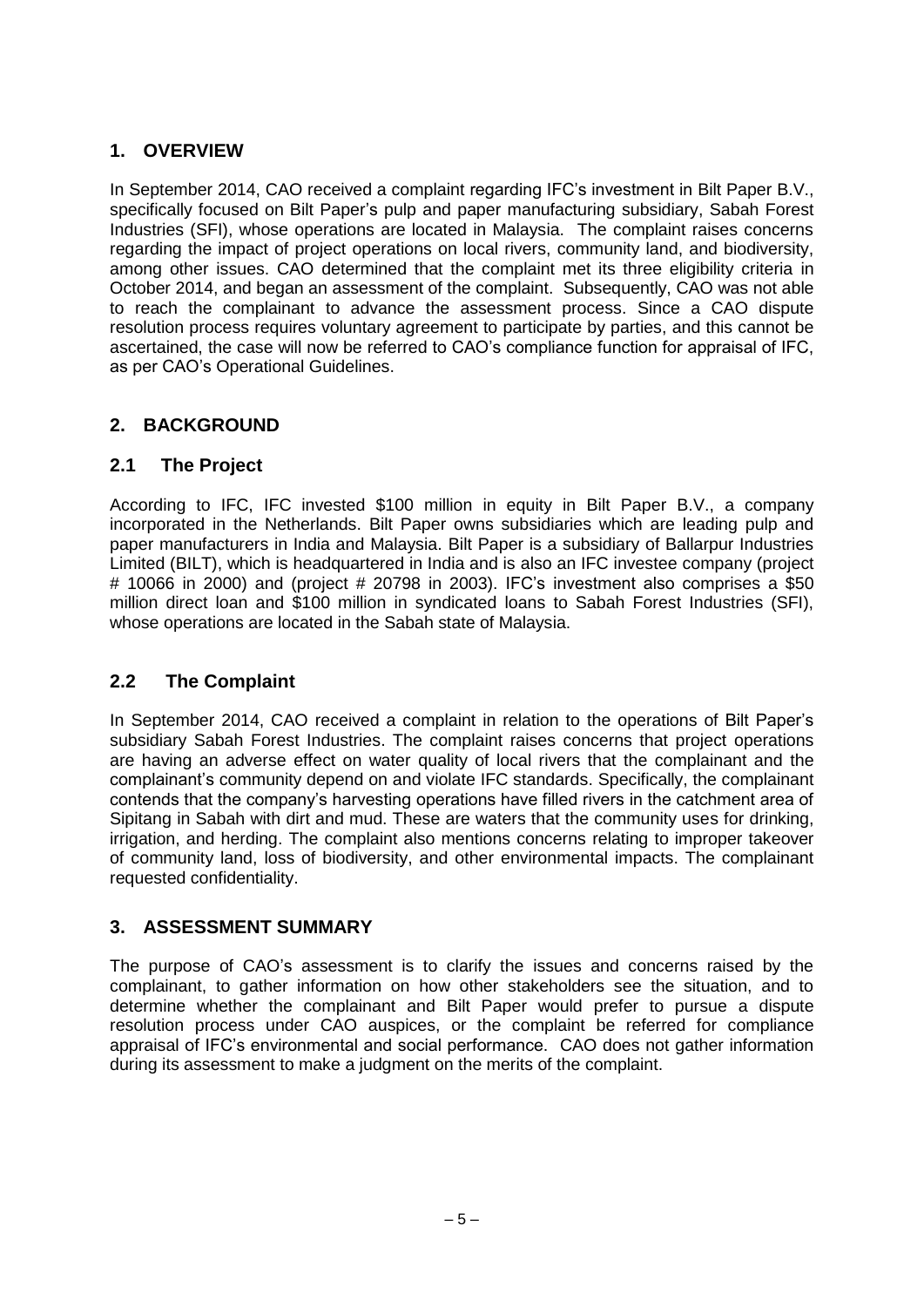### **3.1 Assessment Methodology**

CAO's assessment of the complaint consisted of:

- Email correspondence with the complainant at the time of determining eligibility;
- Email correspondence and a conference call with the company; and
- Calls with the IFC team.

A CAO assessment typically involves a field visit to meet with the complainant/affected community, and project sponsor to gain a better understanding of the situation. In this case, CAO did not carry out a field trip. After initial contact with the complainant through the eligibility phase, CAO was no longer able to reach the complainant through the contact information made available to CAO.

#### **3.2 Summary of Issues**

#### The complainant's perspective

As stated in the complaint to CAO, the complainant is concerned that the company's activities through Sabah Forest Industries violate IFC standards and have led to improper takeover of community lands, loss of biodiversity, and river contamination.

#### The company's perspective

In their engagement with CAO, the company acknowledged that they operated in a sensitive environment, which required significant investments in environmental and social impact management. They expressed a willingness to address any additional concerns raised in the complaint to CAO.

#### **4. NEXT STEPS**

Since a CAO dispute resolution process requires voluntary agreement to participate by the complainant(s) and company at a minimum, the case will be transferred to CAO's Compliance function for appraisal of IFC's environmental and social performance. This does not preclude the option for the complainant to reinitiate contact with CAO in the future.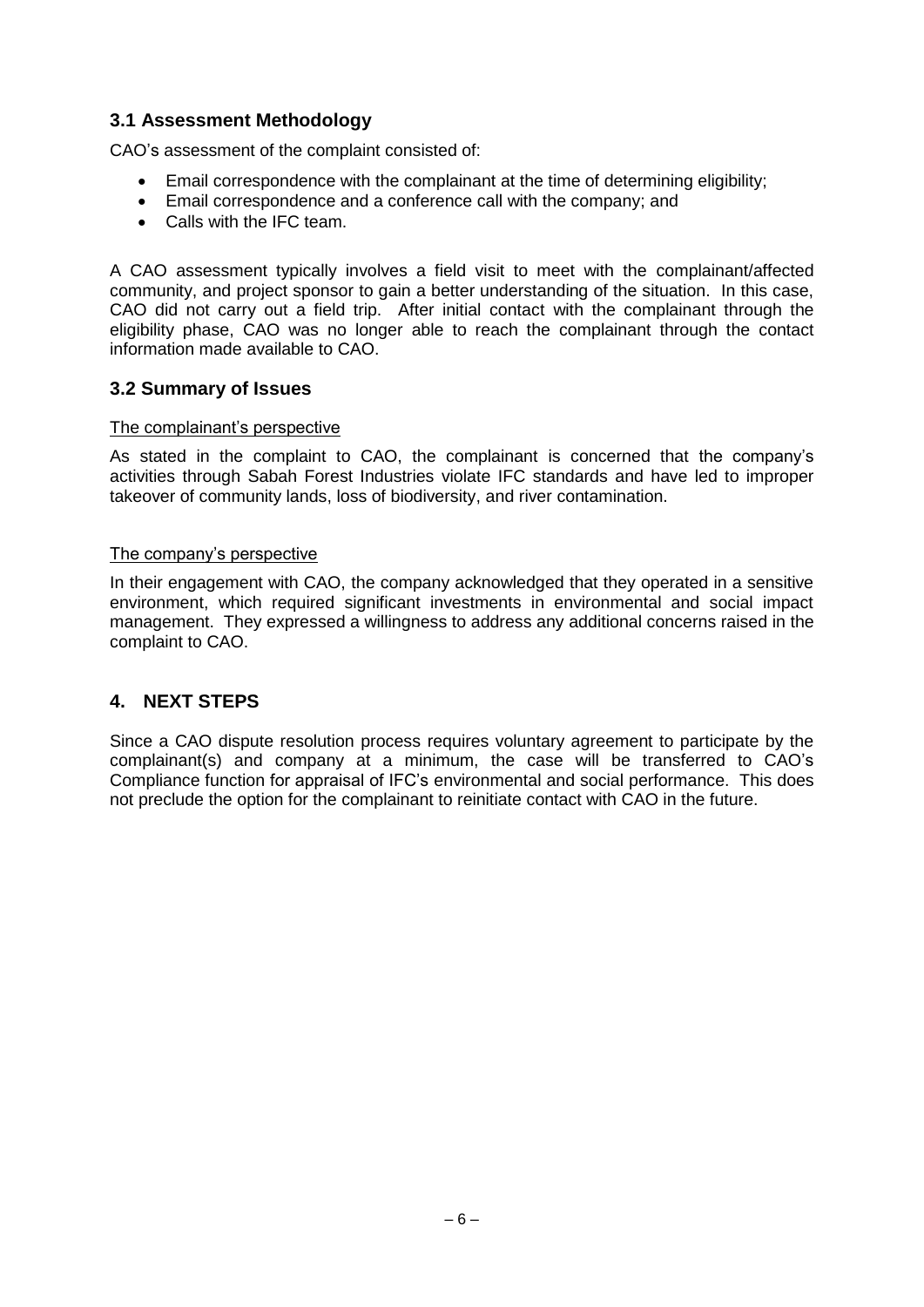### **ANNEX A. COMPLAINT HANDLING PROCESS**

The Office of the Compliance Advisor Ombudsman (CAO) is the independent accountability mechanism for the International Finance Corporation (IFC) and the Multilateral Investment Guarantee Agency (MIGA), the private sector arms of the World Bank Group. CAO reports directly to the President of the World Bank Group, and its mandate is to assist in addressing complaints from people affected by IFC/MIGA supported projects in a manner that is fair, objective, and constructive and to enhance the social and environmental outcomes of those projects on the ground.

The initial assessment is conducted by CAO's Dispute Resolution function. The purpose of CAO's assessment is to: (1) clarify the issues and concerns raised by the complainant(s); (2) gather information on how other stakeholders see the situation; and (3) help stakeholders understand the recourse options available to them and determine whether they would like to pursue a collaborative solution through CAO's Dispute Resolution function, or whether the case should be reviewed by CAO's Compliance function.

This document is a preliminary record of the views heard by the CAO team, and explanations of next steps depending on whether the parties choose to pursue a Dispute Resolution process or prefer a CAO Compliance process. *This report does not make any judgment on the merits of the complaint.*

As per CAO's Operational Guidelines, $<sup>1</sup>$  the following steps are typically followed in response</sup> to a complaint that is received:

- Step 1: **Acknowledgement** of receipt of the complaint
- Step 2: **Eligibility:** Determination of the complaint's eligibility for assessment under the mandate of the CAO (no more than 15 working days)
- Step 3: **CAO assessment:** "Assessment of the issues and provide support to stakeholders in understanding and determining whether they would like to pursue a consensual solution through a collaborative process convened by CAO's Dispute Resolution function, or whether the case should be handled by CAO's Compliance function to review IFC's/MIGA's environmental and social due diligence. The assessment time can take up to a maximum of 120 working days."
- Step 4: **Facilitating settlement**: If the parties choose to pursue a collaborative process, CAO's dispute resolution function is initiated. The dispute resolution process is typically based or initiated by a Memorandum of Understanding and/or a mutually agreed upon ground rules between the parties. It may involve facilitation/mediation, joint fact-finding, or other agreed resolution approaches leading to a settlement agreement or other mutually agreed and appropriate goal. The major objective of these types of problem-solving approaches will be to address the issues raised in the complaint, and any other significant issues relevant to the complaint that were identified during the assessment or the dispute resolution process, in a way that is acceptable to the parties affected<sup>2</sup>.

OR

 1 For more details on the role and work of CAO, please refer to the full Operational Guidelines: [http://www.cao](http://www.cao-ombudsman.org/documents/CAOOperationalGuidelines_2013.pdf)[ombudsman.org/documents/CAOOperationalGuidelines\\_2013.pdf](http://www.cao-ombudsman.org/documents/CAOOperationalGuidelines_2013.pdf)<br>2.Where intervalses

<sup>2</sup> Where stakeholders are unable to resolve the issues through a collaborative process within an agreed time frame, CAO Dispute Resolution will first seek to assist the stakeholders in breaking through impasse(s). If this is not possible, the Dispute Resolution team will inform the stakeholders, including IFC/MIGA staff, the President and Board of the World Bank Group, and the public, that CAO Dispute Resolution has closed the complaint and transferred it to CAO Compliance for appraisal.